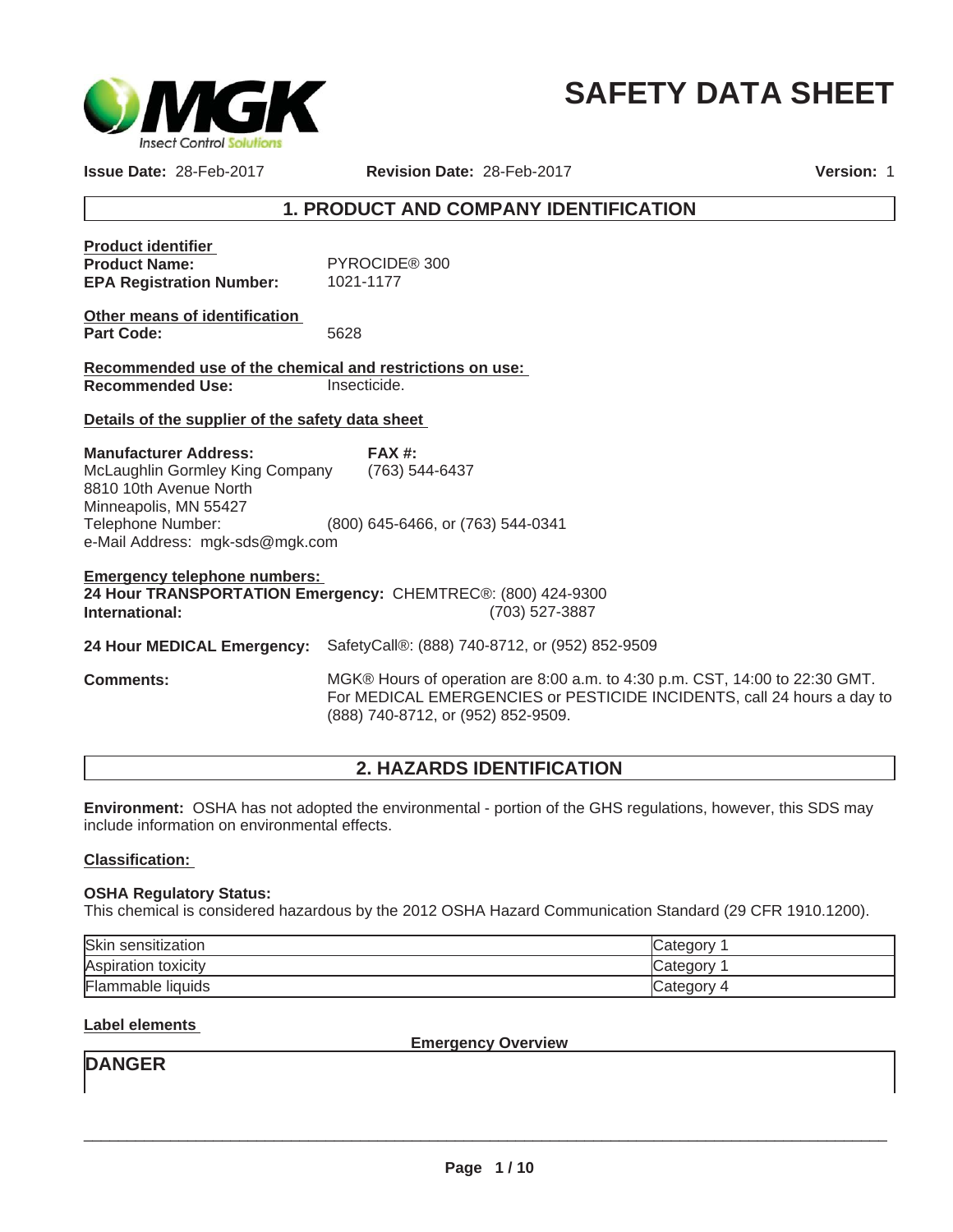#### **Hazard statements**

**Orange** 



- H317 May cause an allergic skin reaction
- H401 Toxic to aquatic life
- H411 Toxic to aquatic life with long lasting effects
- H227 Combustible liquid



**Physical state:** Liquid **Odor** Strong - Solvent

 $\_$  ,  $\_$  ,  $\_$  ,  $\_$  ,  $\_$  ,  $\_$  ,  $\_$  ,  $\_$  ,  $\_$  ,  $\_$  ,  $\_$  ,  $\_$  ,  $\_$  ,  $\_$  ,  $\_$  ,  $\_$  ,  $\_$  ,  $\_$  ,  $\_$  ,  $\_$  ,  $\_$  ,  $\_$  ,  $\_$  ,  $\_$  ,  $\_$  ,  $\_$  ,  $\_$  ,  $\_$  ,  $\_$  ,  $\_$  ,  $\_$  ,  $\_$  ,  $\_$  ,  $\_$  ,  $\_$  ,  $\_$  ,  $\_$  ,

# **Precautionary Statements - Prevention:**

P210 - Keep away from heat/sparks/open flames/hot surfaces. - No smoking

- P261 Avoid breathing dust/fume/gas/mist/vapors/spray
- P272 Contaminated work clothing should not be allowed out of the workplace

P280 - Wear protective gloves/protective clothing/eye protection/face protection

#### **Precautionary Statements - Response:**

P321 - Specific treatment (see Section 4/ First Aid).

P302 + P352 - IF ON SKIN: Wash with plenty of soap and water

P333 + P313 - If skin irritation or rash occurs: Get medical advice/attention

P363 - Wash contaminated clothing before reuse

P301 + P310 - IF SWALLOWED: Immediately call a POISON CENTER or doctor/physician

P331 - Do NOT induce vomiting

P370 + P378 - In case of fire: Use CO2, dry chemical, or foam for extinction

#### **Precautionary Statements - Storage:**

P405 - Store locked up P403 + P235 - Store in a well-ventilated place. Keep cool

#### **Precautionary Statements - Disposal:**

P501 - Dispose of contents/container to an approved waste disposal plant

#### **Hazards not otherwise classified (HNOC):**

Not applicable

# **3. COMPOSITION/ INFORMATION ON INGREDIENTS**

| <b>Chemical Name</b>                                                     | <b>CAS No</b>  | Weight-% |
|--------------------------------------------------------------------------|----------------|----------|
| <b>Pyrethrins</b>                                                        | 8003-34-7      | 3.00     |
| Piperonyl Butoxide (PBO)                                                 | $51 - 03 - 6$  | 6.00     |
| MGK®-264 Insecticide Synergist (n-Octyl<br>bicycloheptene dicarboximide) | $113 - 48 - 4$ | 9.57     |
| Petroleum distillates, hydrotreated light                                | 64742-47-8     |          |

\*The exact percentage (concentration) of composition has been withheld as a trade secret.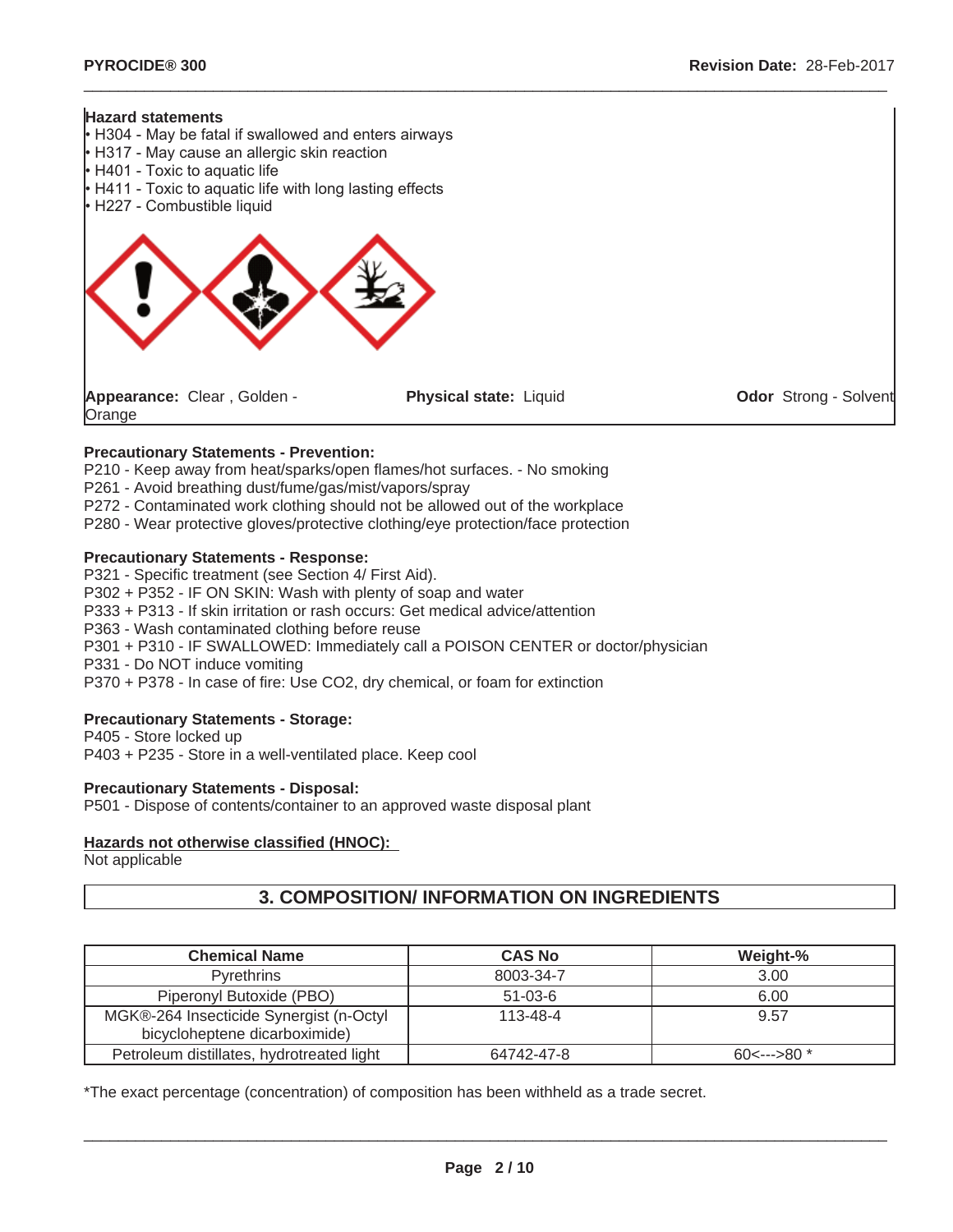Comments: Ingredients not identified are proprietary or non-hazardous. Values are not product specifications.

# **4. FIRST AID MEASURES**

 $\_$  ,  $\_$  ,  $\_$  ,  $\_$  ,  $\_$  ,  $\_$  ,  $\_$  ,  $\_$  ,  $\_$  ,  $\_$  ,  $\_$  ,  $\_$  ,  $\_$  ,  $\_$  ,  $\_$  ,  $\_$  ,  $\_$  ,  $\_$  ,  $\_$  ,  $\_$  ,  $\_$  ,  $\_$  ,  $\_$  ,  $\_$  ,  $\_$  ,  $\_$  ,  $\_$  ,  $\_$  ,  $\_$  ,  $\_$  ,  $\_$  ,  $\_$  ,  $\_$  ,  $\_$  ,  $\_$  ,  $\_$  ,  $\_$  ,

Aspiration pneumonia hazard:  $\cdot$  May be fatal if swallowed and enters airways.

#### **Description of first aid measures:**

| Eye contact:                               | Hold eye open and rinse slowly and gently with water for 15-20 minutes. Remove<br>contact lenses, if present, after the first 5 minutes, then continue rinsing eye. Call<br>a poison control center or doctor for treatment advice.                                             |
|--------------------------------------------|---------------------------------------------------------------------------------------------------------------------------------------------------------------------------------------------------------------------------------------------------------------------------------|
| <b>Skin Contact:</b>                       | Take off contaminated clothing. Rinse skin immediately with plenty of water for<br>15-20 minutes. Call a poison control centeror doctor for treatment advice.                                                                                                                   |
| Ingestion:                                 | If swallowed, IMMEDIATELY call a poison control center or doctor for treatment<br>advice. DO NOT give any liquid to the person. Do not induce vomiting unless told<br>to do so by a poison contol center or a doctor. Never give anything by mouth to an<br>unconscious person. |
| Inhalation:                                | Remove affected person to fresh air. If person is not breathing, call 911 or an<br>ambulance, then give artificial respiration, preferably mouth-to-mouth if possible.<br>Call a poison control center or doctor for further treatment advice.                                  |
| Self-protection of the First<br>Responder: | Use personal protective equipment as required.                                                                                                                                                                                                                                  |
| Note to physicians:                        | Contains petroleum distillates – vomiting may cause aspiration pneumonia.                                                                                                                                                                                                       |
|                                            | For skin effects, a highly efficient therapeutic agent for Pyrethrin/ Pyrethroid<br>exposure is topical application of tocopherol acetate (Vitamin E).                                                                                                                          |

# **5. FIRE-FIGHTING MEASURES**

#### **Suitable extinguishing media**

Use. Dry chemical. Carbon dioxide (CO2). Water spray (fog). Alcohol resistant foam.

#### **Unsuitable extinguishing media:**

Caution: Use of water spray when fighting fire may be inefficient.

#### **Hazardous combustion products:** Carbon monoxide, Carbon dioxide (CO2).

#### **Specific hazards arising from the chemical**

Keep product and empty container away from heat and sources of ignition. Risk of ignition.

**Explosion data Sensitivity to Mechanical Impact:** None. **Sensitivity to Static Discharge:** None.

## **Protective equipment and precautions for firefighters:**

As in any fire, wear self-contained breathing apparatus pressure-demand, MSHA/NIOSH (approved or equivalent) and full protective gear.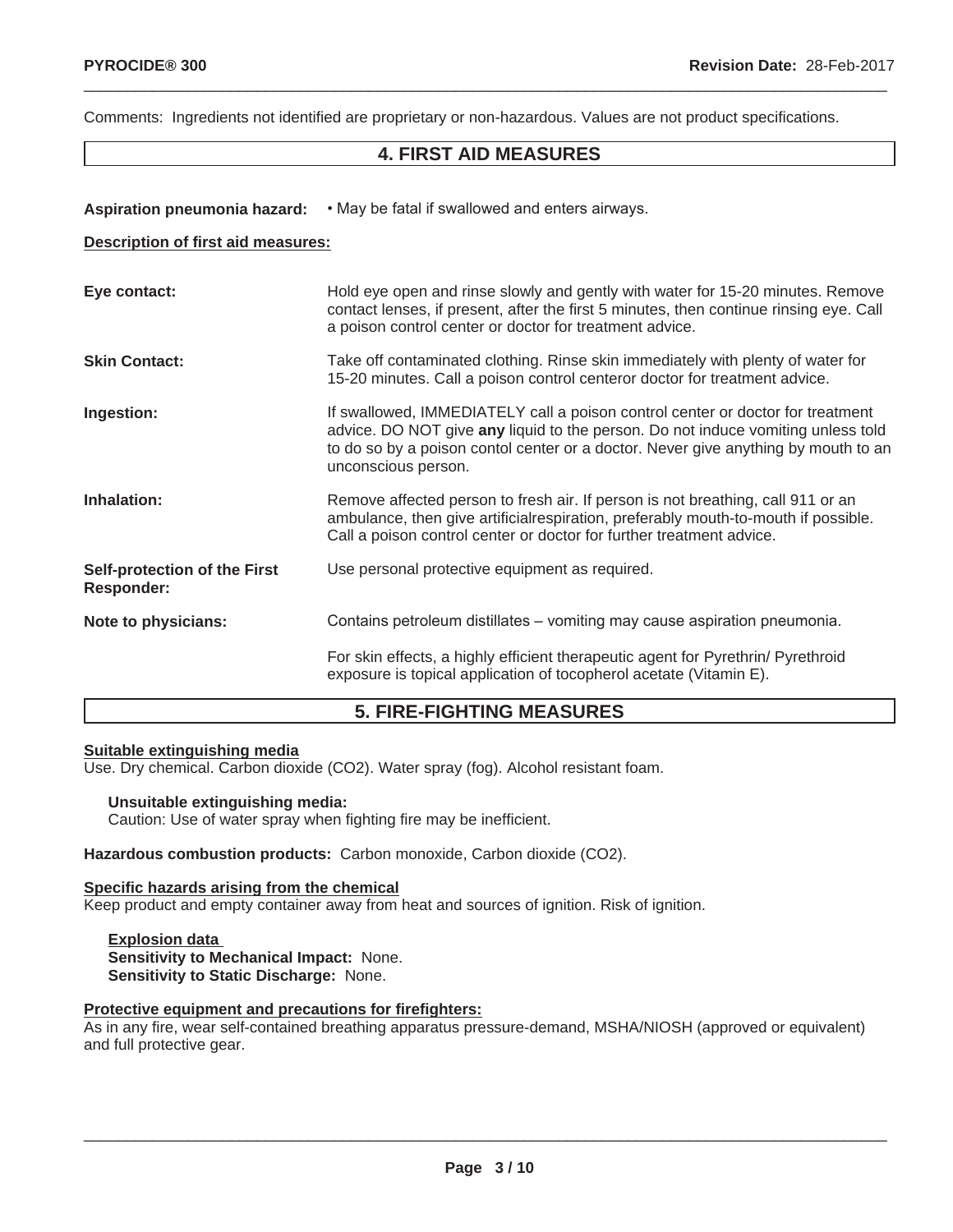| <b>NFPA</b>                                          | <b>Health hazards 2</b>                                             | Flammability 2                                        | Instability 0                                                                                                                                                                                                                                                                                                             | <b>Physical and</b><br><b>Chemical Properties</b> |
|------------------------------------------------------|---------------------------------------------------------------------|-------------------------------------------------------|---------------------------------------------------------------------------------------------------------------------------------------------------------------------------------------------------------------------------------------------------------------------------------------------------------------------------|---------------------------------------------------|
| <b>HMIS</b>                                          | Health hazards 2*                                                   | <b>Flammability 2</b>                                 | Physical hazards 0                                                                                                                                                                                                                                                                                                        | <b>Personal protection</b><br>X                   |
| <b>Chronic Hazard Star Legend</b>                    |                                                                     | * = Chronic Health Hazard                             |                                                                                                                                                                                                                                                                                                                           |                                                   |
|                                                      |                                                                     | <b>6. ACCIDENTAL RELEASE MEASURES</b>                 |                                                                                                                                                                                                                                                                                                                           |                                                   |
|                                                      | Personal precautions, protective equipment and emergency procedures |                                                       |                                                                                                                                                                                                                                                                                                                           |                                                   |
| <b>Personal precautions:</b>                         | discharges.                                                         |                                                       | Use personal protective equipment as required. Remove all sources of ignition.<br>Evacuate personnel to safe areas. Keep people away from and upwind of<br>spill/leak. Pay attention to flashback. Take precautionary measures against static                                                                             |                                                   |
| <b>Environmental precautions:</b>                    |                                                                     | ecological information.                               | Prevent entry into waterways, sewers, basements or confined areas. Do not flush<br>into surface water or sanitary sewer system. Prevent further leakage or spillage if<br>safe to do so. Prevent product from entering drains. See Section 12 for additional                                                              |                                                   |
| Methods and material for containment and cleaning up |                                                                     |                                                       |                                                                                                                                                                                                                                                                                                                           |                                                   |
| <b>Methods for containment:</b>                      |                                                                     | Prevent further leakage or spillage if safe to do so. |                                                                                                                                                                                                                                                                                                                           |                                                   |
| Methods for cleaning up:                             |                                                                     |                                                       | Pick up and transfer to properly labeled containers. Cover liquid spill with sand,<br>earth or other non-combustible absorbent material. Cover powder spill with plastic<br>sheet or tarp to minimize spreading. Soak up with inert absorbent material. Dam<br>up. Take precautionary measures against static discharges. |                                                   |

# **7. HANDLING AND STORAGE**

#### **Precautions for safe handling**

**Advice on safe handling:** Use personal protective equipment as required. Avoid contact with skin, eyes or clothing. Wash contaminated clothing before reuse. Do not breathe dust/fume/gas/mist/vapors/spray. Do not eat, drink or smoke when using this product. Use with local exhaust ventilation. All equipment used when handling the product must be grounded. Keep away from heat/sparks/open flames/hot surfaces. - No smoking. Take necessary action to avoid static electricity discharge (which might cause ignition of organic vapors). For more information, see product label.

#### **Conditions for safe storage, including any incompatibilities**

**Storage Conditions:** Keep container tightly closed in a dry and well-ventilated place. Keep out of the reach of children. Keep away from heat, sparks, flame and other sources of ignition (i.e., pilot lights, electric motors and static electricity). Keep containers tightly closed in a cool, well-ventilated place. Keep away from heat. Keep in properly labeled containers. For more information, see product label.

# **8. EXPOSURE CONTROLS/ PERSONAL PROTECTION**

**Control parameters**

**Exposure Guidelines:** This product, as supplied, does not contain any hazardous materials with occupational exposure limits established by the region specific regulatory bodies.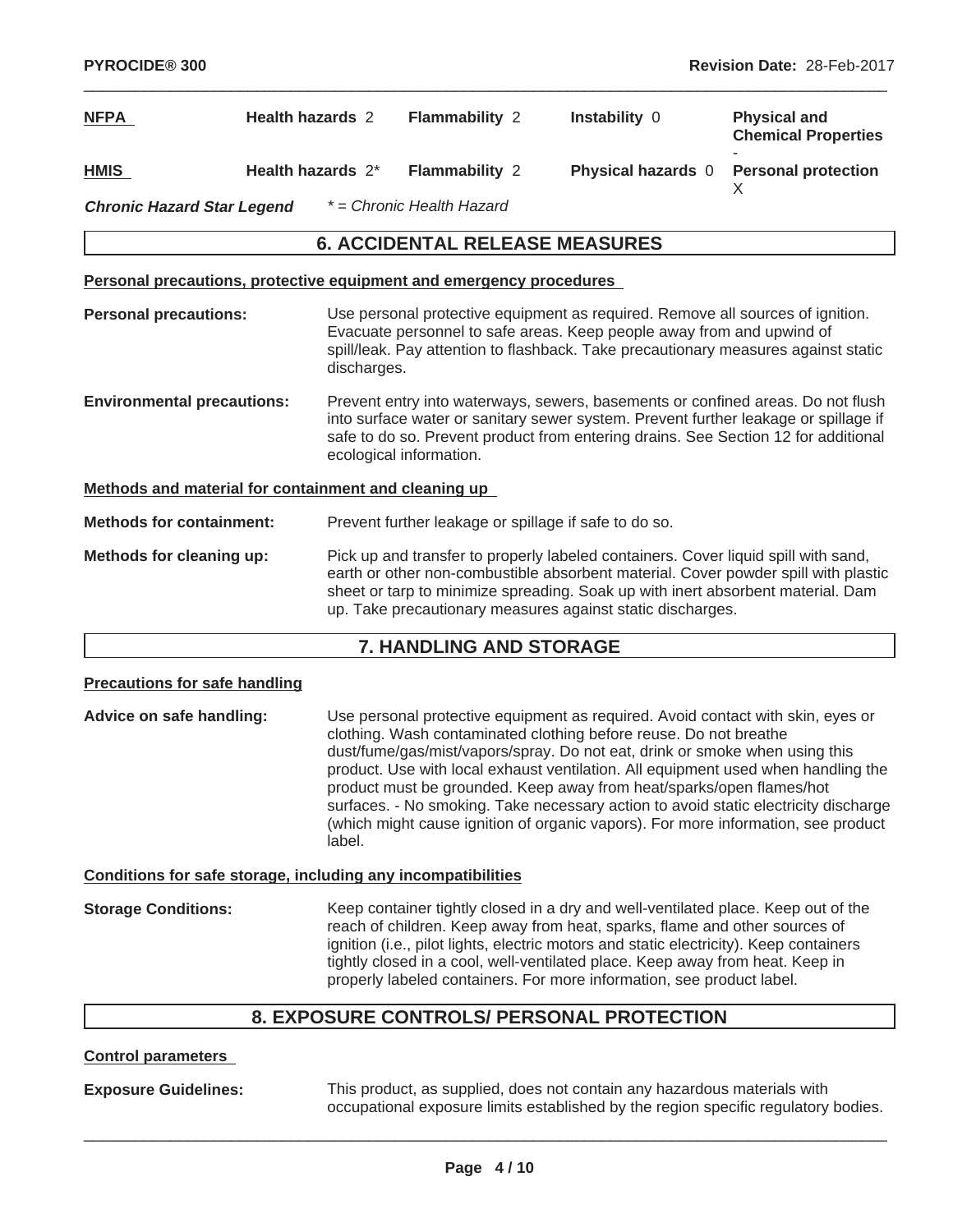| <b>Chemical Name</b>                                                                                                                                                                                                                                                                                                                                                  | <b>ACGIH TLV</b>                                          | <b>OSHA PEL</b>                                                                                                                                                                                                                    | <b>NIOSH IDLH</b>                                       | <b>Supplier OEL</b>                        |
|-----------------------------------------------------------------------------------------------------------------------------------------------------------------------------------------------------------------------------------------------------------------------------------------------------------------------------------------------------------------------|-----------------------------------------------------------|------------------------------------------------------------------------------------------------------------------------------------------------------------------------------------------------------------------------------------|---------------------------------------------------------|--------------------------------------------|
| Pyrethrins<br>8003-34-7                                                                                                                                                                                                                                                                                                                                               | TWA: $5 \text{ mg/m}^3$                                   | TWA: $5 \text{ mg/m}^3$<br>(vacated) TWA: 5 mg/m <sup>3</sup>                                                                                                                                                                      | IDLH: 5000 mg/m <sup>3</sup><br>TWA: $5 \text{ mg/m}^3$ |                                            |
| Petroleum distillates.<br>hydrotreated light<br>64742-47-8                                                                                                                                                                                                                                                                                                            |                                                           |                                                                                                                                                                                                                                    |                                                         | TWA: 100 ppm<br>TWA: 525 mg/m <sup>3</sup> |
| <b>NIOSH IDLH</b>                                                                                                                                                                                                                                                                                                                                                     |                                                           | Immediately Dangerous to Life or Health                                                                                                                                                                                            |                                                         |                                            |
| <b>Other Information:</b>                                                                                                                                                                                                                                                                                                                                             | (11th Cir., 1992).                                        | Vacated limits revoked by the Court of Appeals decision in AFL-CIO v. OSHA, 965 F.2d 962                                                                                                                                           |                                                         |                                            |
| <b>Appropriate engineering controls</b>                                                                                                                                                                                                                                                                                                                               |                                                           |                                                                                                                                                                                                                                    |                                                         |                                            |
| <b>Engineering Controls:</b>                                                                                                                                                                                                                                                                                                                                          | Safety showers<br>Eyewash stations<br>Ventilation systems |                                                                                                                                                                                                                                    |                                                         |                                            |
|                                                                                                                                                                                                                                                                                                                                                                       |                                                           | Individual protection measures, such as personal protective equipment                                                                                                                                                              |                                                         |                                            |
| <b>Eye/face protection:</b>                                                                                                                                                                                                                                                                                                                                           |                                                           | Protective eyewear is recommended, but is not required.                                                                                                                                                                            |                                                         |                                            |
| Skin and body protection:                                                                                                                                                                                                                                                                                                                                             |                                                           | Wear protective gloves and protective clothing.                                                                                                                                                                                    |                                                         |                                            |
| If exposure limits are exceeded or irritation is experienced, NIOSH/MSHA<br><b>Respiratory protection:</b><br>approved respiratory protection should be worn. Positive-pressure supplied air<br>respirators may be required for high airborne contaminant concentrations.<br>Respiratory protection must be provided in accordance with current local<br>regulations. |                                                           |                                                                                                                                                                                                                                    |                                                         |                                            |
|                                                                                                                                                                                                                                                                                                                                                                       |                                                           | $\mathcal{L}$ . The state of the state of the state of the state of the state of the state of the state of the state of the state of the state of the state of the state of the state of the state of the state of the state of th |                                                         |                                            |

**General Hygiene Considerations:** When using do not eat, drink or smoke. Wash contaminated clothing before reuse. Regular cleaning of equipment, work area and clothing is recommended.

# **9. PHYSICAL AND CHEMICAL PROPERTIES**

# **Information on basic physical and chemical properties:**

| <b>Physical state:</b><br>Appearance:<br>Odor<br><b>Odor threshold:</b><br><b>Color (Gardner Scale):</b>                                                                                             | Liquid<br>Clear, Golden - Orange<br>Strong - Solvent<br>No information available<br>8.5                                                                                       |                                                                                    |
|------------------------------------------------------------------------------------------------------------------------------------------------------------------------------------------------------|-------------------------------------------------------------------------------------------------------------------------------------------------------------------------------|------------------------------------------------------------------------------------|
| <b>Property:</b><br>pH:<br>Melting point / freezing point:<br>Boiling point / boiling range:<br><b>Flash point:</b>                                                                                  | <b>Values:</b><br>No information available<br>No information available<br>83.3 °C / 182.0 °F                                                                                  | <b>Comment: • Method</b><br>Not applicable; immiscible in water<br>Tag Closed Cup; |
| <b>Evaporation rate:</b><br>Flammability (solid, gas):<br><b>Upper flammability limit (UEL):</b><br>Lower flammability limit (LEL):<br>Vapor pressure:<br>Vapor density:<br><b>Specific Gravity:</b> | No information available<br>No information available<br>No information available<br>No information available<br>No information available<br>No information available<br>0.827 | @ 20°C (68°F)                                                                      |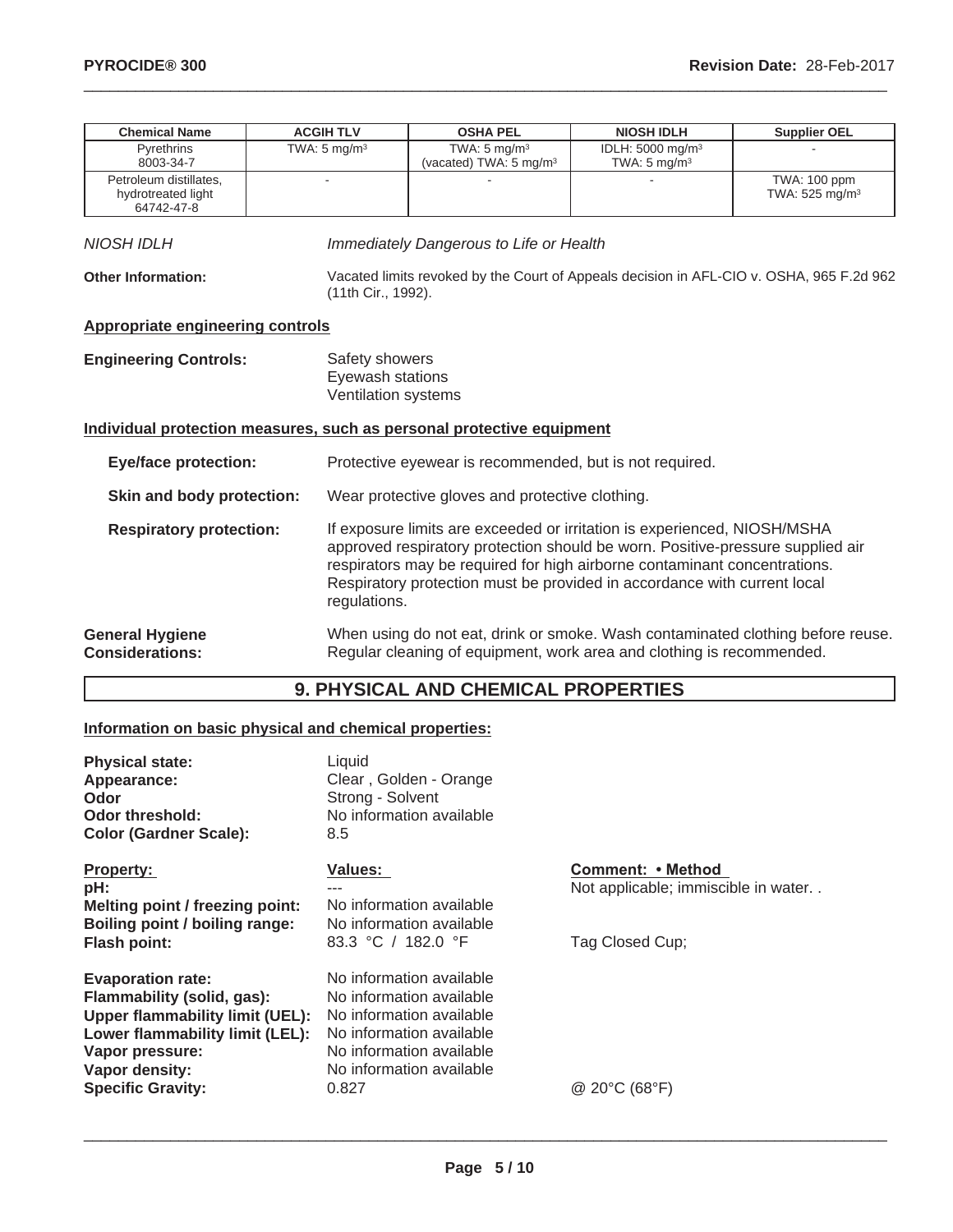| <b>Water solubility:</b><br>Partition coefficient; n-Octanol/ No information available<br>Water:                                                       | No information available                                                                                 |                            |
|--------------------------------------------------------------------------------------------------------------------------------------------------------|----------------------------------------------------------------------------------------------------------|----------------------------|
| <b>Autoignition temperature:</b><br><b>Decomposition temperature:</b><br>Kinematic viscosity:<br><b>Dynamic viscosity:</b><br><b>Refractive Index:</b> | No information available<br>No information available<br>No information available<br>$10.5$ cPs.<br>1.448 | @ 24.5 °C<br>@ 25°C (77°F) |
| <b>Other Information:</b>                                                                                                                              |                                                                                                          |                            |
| VOC Content (%):                                                                                                                                       | 0.13                                                                                                     |                            |
| <b>Miscibility/Solubility:</b><br>Water:<br><b>Alcohol</b><br><b>Aromatic solvents:</b><br>Petroleum distillates:                                      | Immiscible<br>Miscible<br>Miscible<br>Miscible                                                           |                            |

# **10. STABILITY AND REACTIVITY**

 $\_$  ,  $\_$  ,  $\_$  ,  $\_$  ,  $\_$  ,  $\_$  ,  $\_$  ,  $\_$  ,  $\_$  ,  $\_$  ,  $\_$  ,  $\_$  ,  $\_$  ,  $\_$  ,  $\_$  ,  $\_$  ,  $\_$  ,  $\_$  ,  $\_$  ,  $\_$  ,  $\_$  ,  $\_$  ,  $\_$  ,  $\_$  ,  $\_$  ,  $\_$  ,  $\_$  ,  $\_$  ,  $\_$  ,  $\_$  ,  $\_$  ,  $\_$  ,  $\_$  ,  $\_$  ,  $\_$  ,  $\_$  ,  $\_$  ,

#### **Reactivity**

No data available

#### **Chemical stability**

Stable under recommended storage conditions.

#### **Possibility of Hazardous Reactions**

None under normal processing.

#### **Hazardous polymerization:** Hazardous polymerization does not occur.

#### **Conditions to avoid**

Heat, flames and sparks.

#### **Incompatible materials:**

Incompatible with strong acids and bases. Incompatible with oxidizing agents.

#### **Hazardous Decomposition Products**

Carbon monoxide, Carbon dioxide (CO2).

# **11. TOXICOLOGICAL INFORMATION**

#### **Numerical measures of toxicity - Product Information**

| Oral LD <sub>50</sub>         |  |
|-------------------------------|--|
| <b>Dermal LD50</b>            |  |
| <b>Inhalation LC</b> 50       |  |
| Eye contact:                  |  |
| <b>Skin Contact:</b>          |  |
| <b>Skin Irritation Index:</b> |  |
|                               |  |

**Oral LD50** >5,000 mg/kg (rat) **Dermal LD50** >2,000 mg/kg (rabbit) **Inchalation A.5**  $\mu$  mg/L, (rat; 4 hours) Irritation clearing in 24 hours. (rabbit). Slight irritation at 72 hours. (rabbit). **Skin Irritation Index:** 0.96

#### Sensitization: Positive. (guinea pig).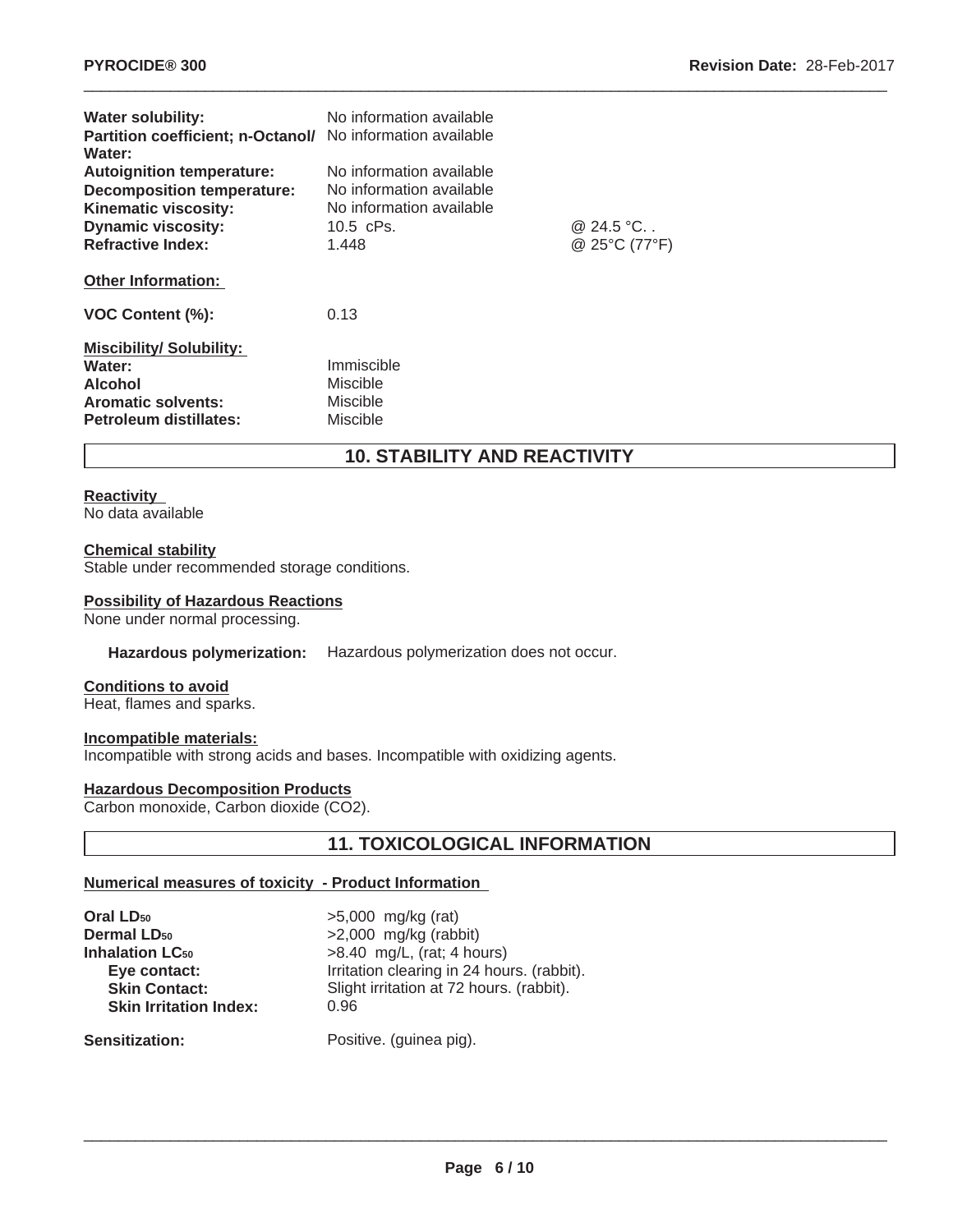| <b>Piperonyl Butoxide:</b><br><b>Carcinogenicity/ Oncogenicity:</b>                                                                                                                                          | Marginally higher incidences of benign liver tumors in mice were observed<br>following lifetime high dose exposures to PBO. The significance of these<br>observations is questionable and under review. The doses at which tumors were<br>observed for PBO greatly exceeded potential human exposure from labeled uses.<br>Doses at which these effects were observed greatly exceeded anticipated human<br>dietary intake. At anticipated dietary exposure levels, it is highly unlikely that this<br>product will result in carcinogenic effects. |
|--------------------------------------------------------------------------------------------------------------------------------------------------------------------------------------------------------------|-----------------------------------------------------------------------------------------------------------------------------------------------------------------------------------------------------------------------------------------------------------------------------------------------------------------------------------------------------------------------------------------------------------------------------------------------------------------------------------------------------------------------------------------------------|
| Carcinogenicity                                                                                                                                                                                              | This product does not contain any carcinogens or potential carcinogens as listed<br>by OSHA, IARC or NTP.                                                                                                                                                                                                                                                                                                                                                                                                                                           |
| <b>Reproductive toxicity:</b><br><b>Developmental Toxicity</b><br>Teratogenicity:<br>STOT - single exposure:<br><b>STOT - repeated exposure:</b><br><b>Chronic toxicity:</b><br><b>Target Organ Effects:</b> | No information available.<br>No information available.<br>No information available.<br>No information available.<br>No information available.<br>Avoid repeated exposure.<br>Central nervous system, Respiratory system, Skin.                                                                                                                                                                                                                                                                                                                      |

# **12. ECOLOGICAL INFORMATION**

#### **Ecotoxicity:**

## **Persistence and degradability**

No information available.

#### **Bioaccumulation**

No information available.

#### **Other adverse effects:** No information available

#### **Environmental hazards (EPA):**

Do not discharge effluent containing this product into lakes, streams, ponds, estuaries, oceans or other waters unless in accordance with the requirements of a National Pollutant Discharge Elimination System (NPDES) permit and the permitting authority has been notified in writing prior to discharge. Do not discharge effluent containing this product to sewer systems without previously notifying the local sewage treatment plant authority. For guidance contact your State Water Board or Regional Office of the EPA.

# **13. DISPOSAL CONSIDERATIONS**

#### **Waste treatment methods**

| Disposal of wastes:     | Disposal should be in accordance with applicable regional, national and local laws<br>and regulations. For more information, see product label. |
|-------------------------|-------------------------------------------------------------------------------------------------------------------------------------------------|
| Contaminated packaging: | For more information, see product label.                                                                                                        |

# **14. TRANSPORT INFORMATION**

#### **DOT (Department of Transportation)**

| <b>UN/ID Number:</b>         | UN3082                                                               |
|------------------------------|----------------------------------------------------------------------|
| <b>Proper Shipping Name:</b> | Environmentally hazardous substance, liquid, n.o.s., RQ (Pyrethrins) |
| <b>Hazard Class:</b>         |                                                                      |
| <b>Packing Group:</b>        |                                                                      |
|                              |                                                                      |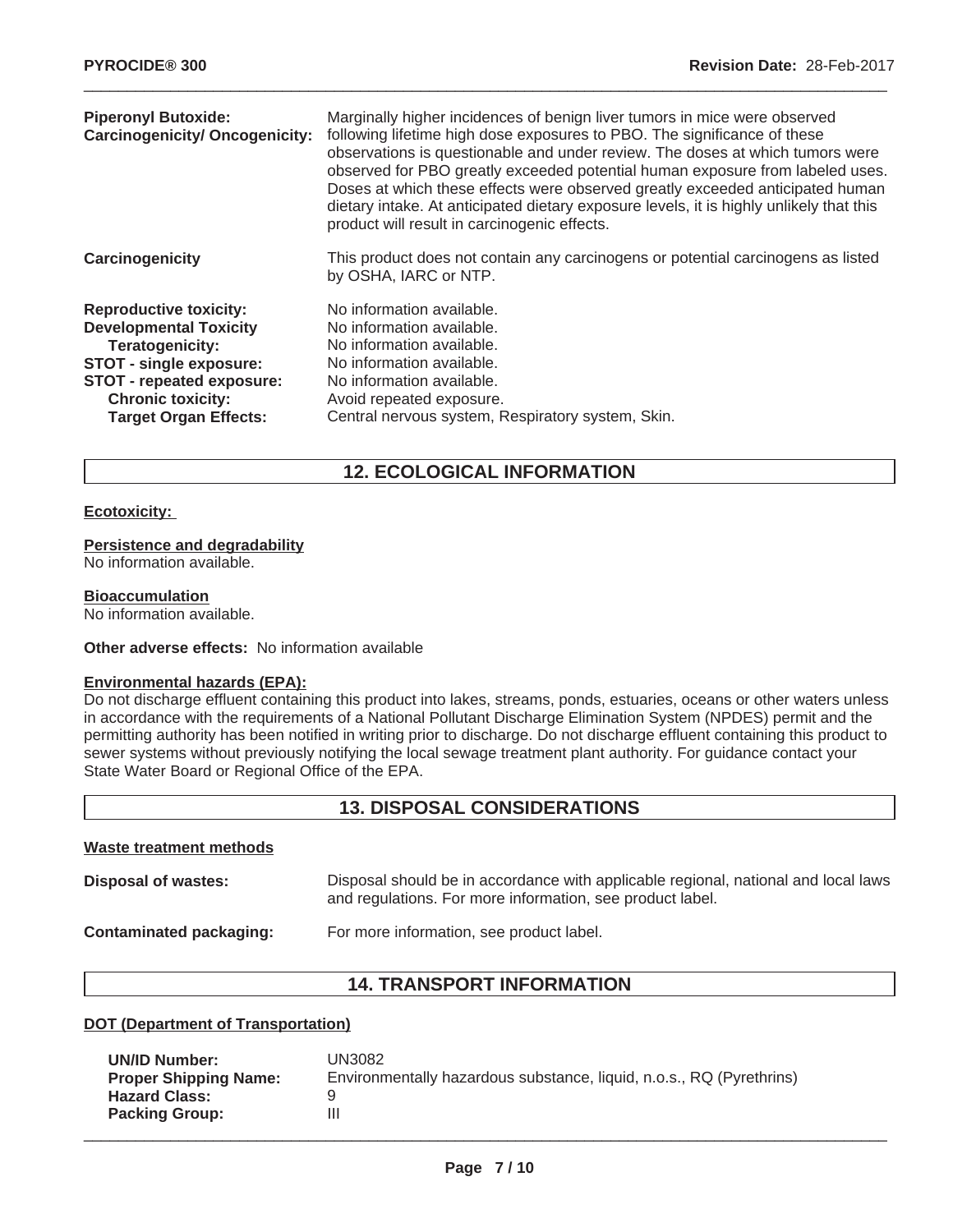| <b>Other Shipping Information:</b>                                                                    | This material is not regulated as a hazardous material by the DOT in quantities          |
|-------------------------------------------------------------------------------------------------------|------------------------------------------------------------------------------------------|
|                                                                                                       | less than 33.3 Lbs.                                                                      |
|                                                                                                       | Shipping name for quantities less than 33.3 Lbs.:                                        |
|                                                                                                       | Insecticides, Insect or Animal Repellent, Liquid                                         |
| Air (IATA/ ICAO)                                                                                      |                                                                                          |
| <b>UN/ID Number:</b><br><b>Proper Shipping Name:</b><br><b>Hazard Class:</b><br><b>Packing Group:</b> | UN3082<br>Environmentally hazardous substance, liquid, n.o.s., RQ (Pyrethrins)<br>9<br>Ш |
| <b>Vessel (IMO/ IMDG)</b>                                                                             |                                                                                          |
| <b>UN/ID Number:</b><br><b>Proper Shipping Name:</b><br><b>Hazard Class:</b><br><b>Packing Group:</b> | UN3082<br>Environmentally hazardous substance, liquid, n.o.s., RQ (Pyrethrins)<br>9<br>Ш |

# **15. REGULATORY INFORMATION**

#### **US Federal Regulations**

#### **SARA 313**

Section 313 of Title III of the Superfund Amendments and Reauthorization Act of 1986 (SARA). This product contains a chemical or chemicals which are subject to the reporting requirements of the Act and Title 40 of the Code of Federal Regulations, Part 372

| <b>Chemical Name</b>                              | <b>SARA 313 - Threshold Values %</b> |
|---------------------------------------------------|--------------------------------------|
| Piperonyl<br>/ (PBO) - 51-03-6<br><b>Butoxide</b> |                                      |

#### **SARA 311/312 Hazard**

| <b>Categories</b>                 |     |
|-----------------------------------|-----|
| Acute health hazard               | Yes |
| <b>Chronic Health Hazard</b>      | N٥  |
| <b>Fire hazard</b>                | Yes |
| Sudden release of pressure hazard | Nο  |
| <b>Reactive Hazard</b>            | N٥  |

#### **CWA (Clean Water Act)**

This product does not contain any substances regulated as pollutants pursuant to the Clean Water Act (40 CFR 122.21 and 40 CFR 122.42)

| <b>Chemical Name</b>           | <b>CWA - Reportable</b> | <b>CWA - Toxic</b> | <b>CWA - Priority</b> | <b>CWA - Hazardous</b> |
|--------------------------------|-------------------------|--------------------|-----------------------|------------------------|
|                                | <b>Quantities</b>       | <b>Pollutants</b>  | <b>Pollutants</b>     | <b>Substances</b>      |
| <b>Pyrethrins</b><br>8003-34-7 | $1$ lb                  |                    |                       |                        |

# **CERCLA**

This material, as supplied, does not contain any substances regulated as hazardous substances under the Comprehensive Environmental Response Compensation and Liability Act (CERCLA) (40 CFR 302) or the Superfund Amendments and Reauthorization Act (SARA) (40 CFR 355). There may be specific reporting requirements at the local, regional, or state level pertaining to releases of this material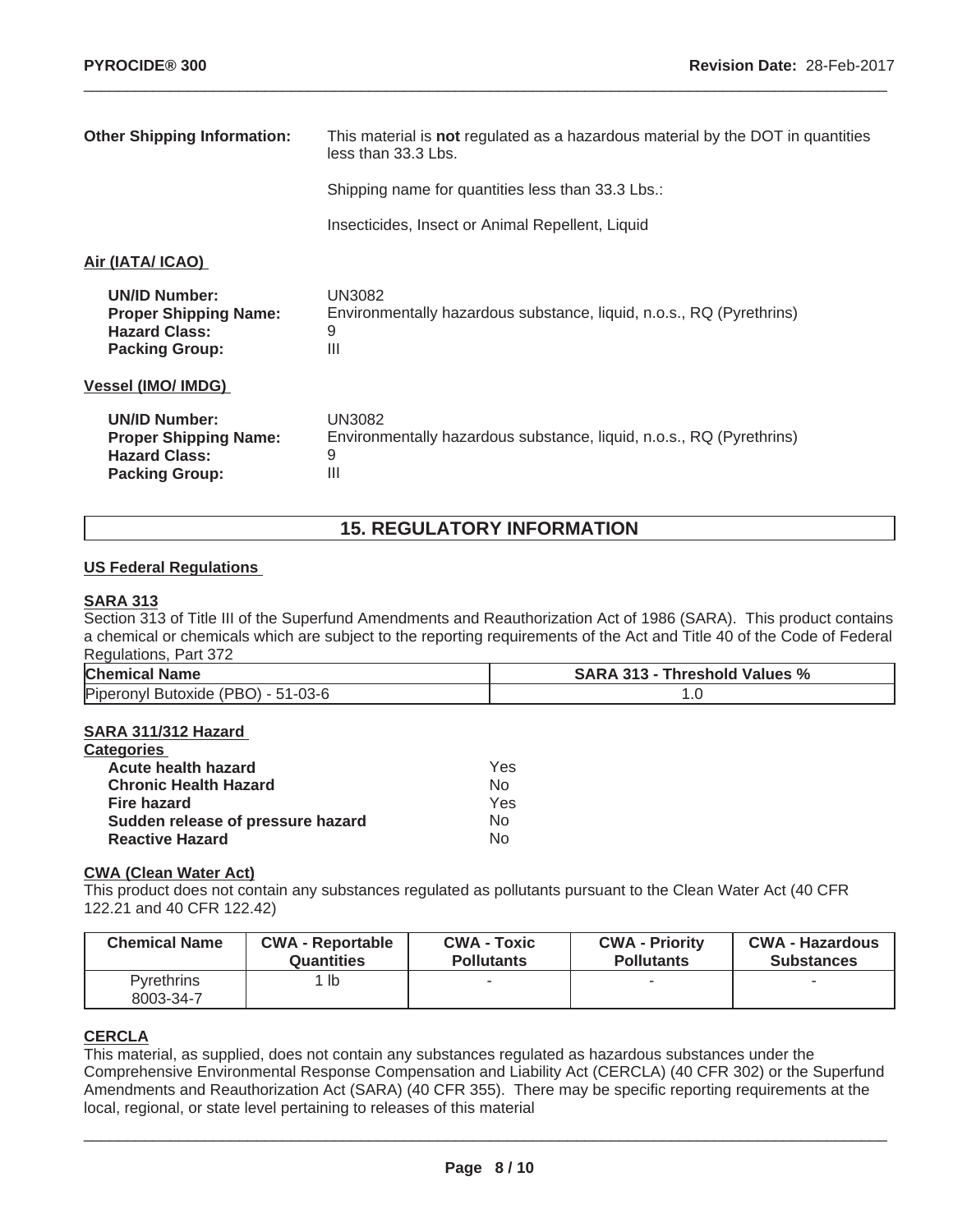| <b>Chemical Name</b>           | <b>Hazardous Substances</b><br><b>RQs</b> | <b>CERCLA/SARA RQ</b> | <b>Reportable Quantity (RQ):</b>         |
|--------------------------------|-------------------------------------------|-----------------------|------------------------------------------|
| <b>Pyrethrins</b><br>8003-34-7 | ' lb                                      |                       | RQ 1 lb final RQ<br>RQ 0.454 kg final RQ |

#### **US State Regulations:**

#### **California Proposition 65:**

This product does not contain any Proposition 65 chemicals

#### **U.S. EPA Label Information:**

#### **EPA Registration Number:** 1021-1177

#### **Difference between SDS and EPA (FIFRA) Pesticide label:**

This chemical is a pesticide product registered by the United States Environmental Protection Agency and is subject to certain labeling requirements under federal pesticide law. These requirements differ from the classification criteria and hazard information required for Safety Data Sheets (SDS), and for workplace labels of non-pesticide chemicals. The pesticide label also includes other important information, including directions for use. The hazard information required on the pesticide label is reproduced below:

#### Signal word: **CAUTION**

Precautionary Statements:

- Harmful if swallowed.
- Harmful if absorbed through the skin.
- Prolonged or frequently repeated skin contact may cause allergic reactions in some individuals.

|  |  |  |  |  |  |  |  |  |  |  | <b>International:</b> |  |  |  |
|--|--|--|--|--|--|--|--|--|--|--|-----------------------|--|--|--|
|--|--|--|--|--|--|--|--|--|--|--|-----------------------|--|--|--|

| <b>TSCA</b>          | Complies        |
|----------------------|-----------------|
| <b>DSL/NDSL</b>      | Complies        |
| <b>EINECS/ELINCS</b> | Complies        |
| <b>ENCS</b>          | Does not comply |
| <b>IECSC</b>         | Complies        |
| <b>KECL</b>          | Does not comply |
| <b>PICCS</b>         | Complies        |
| <b>AICS</b>          | Complies        |

**Legend:**

**TSCA** - United States Toxic Substances Control Act Section 8(b) Inventory

**DSL/NDSL** - Canadian Domestic Substances List/Non-Domestic Substances List

**EINECS/ELINCS** - European Inventory of Existing Chemical Substances/European List of Notified Chemical **Substances** 

**ENCS** - Japan Existing and New Chemical Substances

**IECSC** - China Inventory of Existing Chemical Substances

**KECL** - Korean Existing and Evaluated Chemical Substances

**PICCS** - Philippines Inventory of Chemicals and Chemical Substances

**AICS** - Australian Inventory of Chemical Substances

#### **16. OTHER INFORMATION, INCLUDING DATE OF PREPARATION OR LAST REVISION.**

| <b>Issue Date:</b> | <b>Revision Date:</b> | <b>Revision Note:</b> |
|--------------------|-----------------------|-----------------------|
| 28-Feb-2017        | 28-Feb-2017           | - New SDS.            |